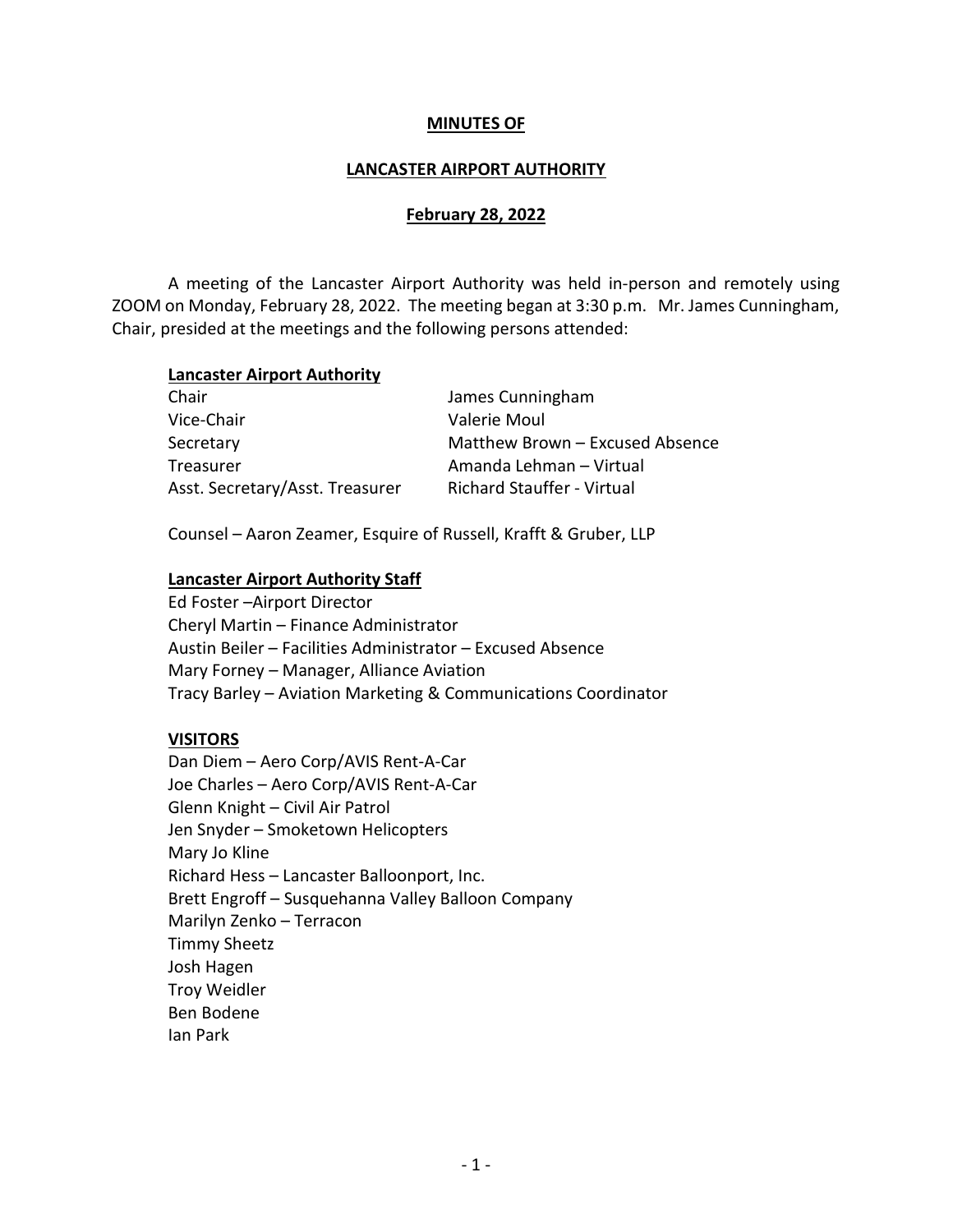### PUBLIC COMMENT:

 Mr. Cunningham began the meeting and thanked everyone for attending. He introduced members of the Authority and staff and recognized a quorum present. Mr. Cunningham asked for any public comments from the meeting attendees. No comments were offered at this time. He encouraged anyone, however, to get his attention throughout the meeting if desired.

# MINUTES OF LAST MEETINGS:

 Copies of the proposed minutes of the Lancaster Airport Authority Board meeting held on January 24, 2022 were distributed to the Board members. Upon motion duly made by Ms. Lehman, seconded by Mr. Stauffer, and unanimously agreed, the minutes were approved as submitted. Ms. Moul abstained since she was unable to attend the meeting.

### FINANCE COMMITTEE:

FINANCIAL REPORT – Ms. Lehman reviewed the financial report for period ending January 31, 2022. One month into the new year and it is starting on a healthy note. The airport continues to be busy and able to capture income from the increased activity. The Maintenance Building has been delayed, however, it is anticipated to be occupied in March with the agreement to commence April 1, 2022. The following table is the report for the referenced period.

| Period Ending January 31, 2022                     |                            |               |                        |             |  |
|----------------------------------------------------|----------------------------|---------------|------------------------|-------------|--|
| <b>Combined General Fund and Alliance Aviation</b> |                            |               |                        |             |  |
| <b>Reporting Period</b>                            |                            | <b>Budget</b> | <b>Actual</b>          |             |  |
| January Net Revenue:                               |                            | \$82,934.57   | \$133,668.22           |             |  |
| Year to Date Net Revenue:                          |                            | \$82,934.57   | \$133,668.22           |             |  |
|                                                    | <b>General Fund Report</b> |               |                        |             |  |
|                                                    | <b>Reporting Period</b>    | <b>Budget</b> | <b>Actual</b>          |             |  |
|                                                    | January Net Revenue:       | \$56,793.18   | \$72,798.42            |             |  |
|                                                    | Year to Date Net Revenue:  | \$56,793.18   | \$72,798.42            |             |  |
| <b>Alliance Aviation Report</b>                    |                            |               |                        |             |  |
|                                                    | <b>Reporting Period</b>    | <b>Budget</b> | <b>Actual</b>          |             |  |
|                                                    | January Net Revenue:       | \$26,141.39   | \$60,869.80            |             |  |
|                                                    | Year to Date Net Revenue:  | \$26,141.39   | \$60,869.80            |             |  |
| <b>Cash and Cash Equivalents</b>                   |                            |               |                        |             |  |
| Item                                               |                            |               | <b>Current Balance</b> |             |  |
| <b>General Fund Checking Account:</b>              |                            |               |                        | \$28,692.90 |  |
| <b>General Fund Liquid Reserves:</b>               |                            |               | \$789,420.45           |             |  |
| Certificate of Deposit:                            |                            |               | \$1,984,000.00         |             |  |
| <b>PLGIT Cash Account:</b>                         |                            |               |                        | \$0.20      |  |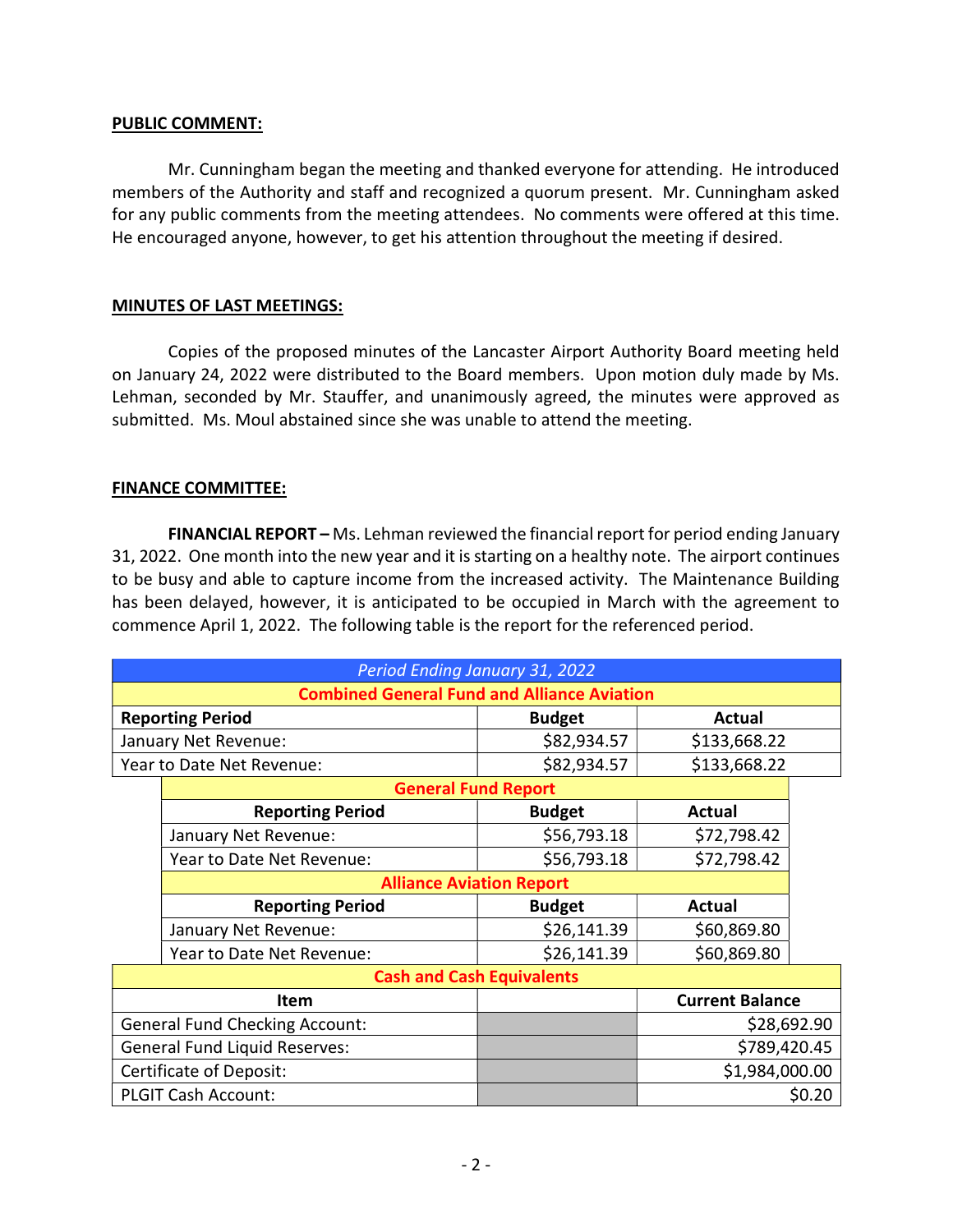| <b>PLGIT Prime Investment Account</b>           |                 | \$23,375.98               |  |  |  |
|-------------------------------------------------|-----------------|---------------------------|--|--|--|
| <b>PLGIT Term Account</b>                       |                 | \$3,450,000.00            |  |  |  |
| <b>General Fund Accounts Receivable:</b>        |                 | \$86,434.67               |  |  |  |
| <b>General Fund Accounts Payable:</b>           |                 | ( \$594, 077.71)          |  |  |  |
| Alliance Aviation Checking/Cash on Hand:        |                 | \$79,584.07               |  |  |  |
| <b>Alliance Aviation Accounts Receivable:</b>   |                 | \$59,684.50               |  |  |  |
| Alliance Aviation Accounts Payable:             |                 | ( \$70,429.78)            |  |  |  |
| <b>Total Cash and Cash Equivalents:</b>         |                 | \$5,836,685.28            |  |  |  |
| <b>Grant-Funded Project Construction Report</b> |                 |                           |  |  |  |
| Balance @ December 31, 2021                     |                 | \$90.10                   |  |  |  |
| <b>Grant Receipts/Transfers:</b>                |                 | \$71,058.20               |  |  |  |
| Line of Credit Drawdowns:                       |                 | \$0.00                    |  |  |  |
| <b>Total Cash Disbursements:</b>                |                 | ( \$70,579.70)            |  |  |  |
| Balance @ January 31, 2022                      |                 | \$568.60                  |  |  |  |
| <b>Passenger Facility Charge Account</b>        |                 |                           |  |  |  |
| Balance @ January 31, 2022                      |                 | \$5,893.11                |  |  |  |
| \$1 Million Line of Credit Report               |                 |                           |  |  |  |
| Item                                            | Rate of 4.0000% | <b>Available Balance:</b> |  |  |  |
| Balance @ January 31, 2022                      |                 | \$1,000,000.00            |  |  |  |

The financial reports were moved for approval as submitted by Mr. Cunningham, seconded by Ms. Moul, and unanimously approved subject to audit.

FISCAL YEAR COMPARISON 2021 VS 2020: Ms. Martin submitted a final year comparison of 2021 vs 2020. With many COVID-19 related impacts affecting 2020, 2021 roared back with high activity. The airport rebounded back nicely from the closures and restrictions in 2020.

# PERSONNEL COMMITTEE REPORT:

MILITARY INTERN: Stace Reading was introduced to the Board. Stace is about to retire from the military and decided to participate in a 2month internship. He served as a pilot in the US Army as well as other administration and leadership positions while serving. He had reached out to Lancaster Airport to consider using his free services for his final 2 months of service as he is continuing to be paid by the military during his internship. He is looking to enter the work world in some type of aviation capacity and is utilizing this time to learn about aviation management as well as other aviation careers. He is being introduced to the various operators on the field as well as hopefully being utilized by them as well to expand his knowledge about aviation.

# FACILIITES COMMITTEE: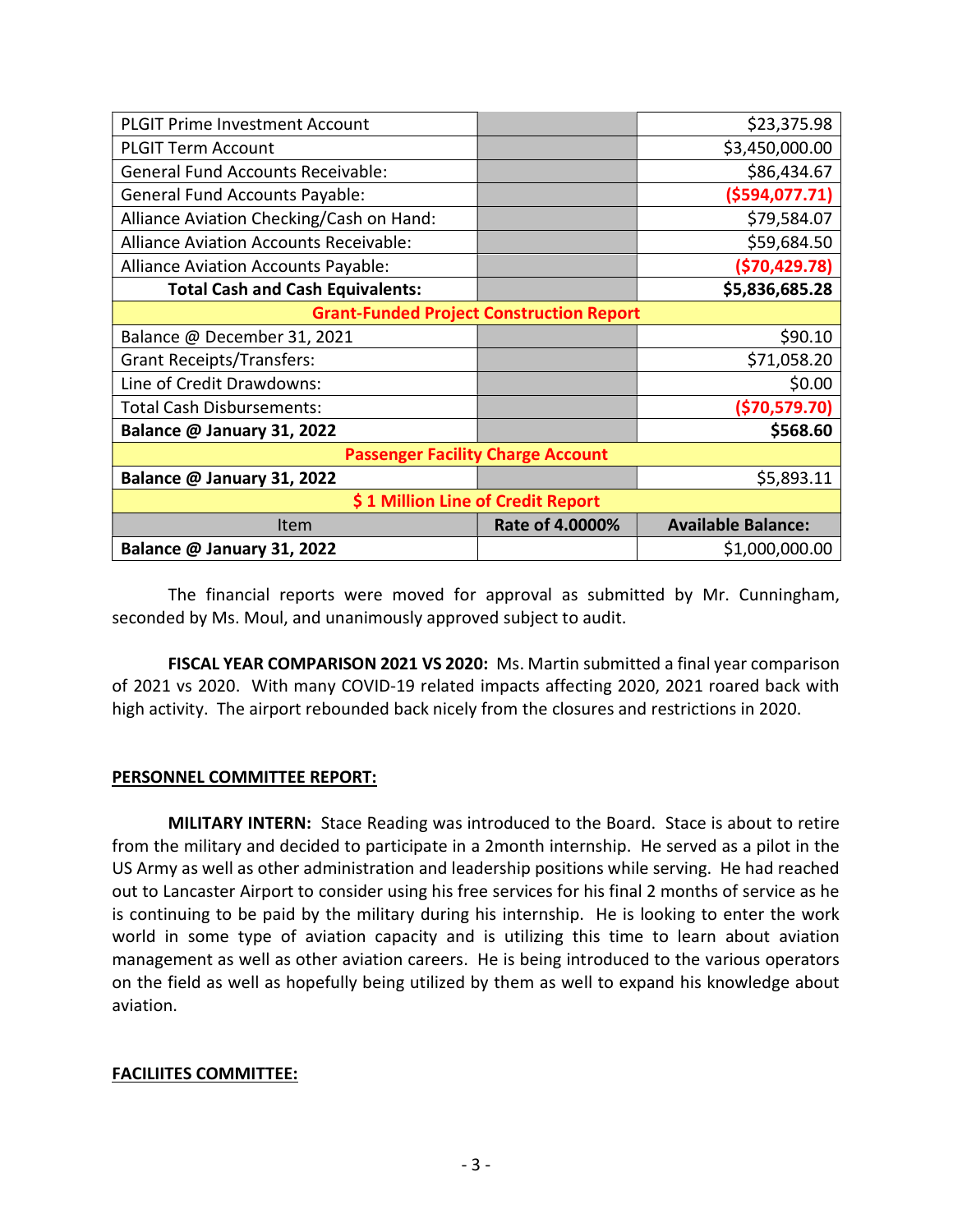PA BOA GRANT AGREEMENT - TERMINAL RENOVATION, PHASE II: The Terminal project is coming to a close with final documentation being submitted. A grant agreement was offered for 50% of costs no to exceed a grant offer of \$1,032,000. The following resolution accepts the grant offer.

# Resolution No. 03 of 2022 PennDOT - Bureau of Aviation Grant Offer Terminal Renovations/Expansion Project, Phase II Grant Agreement No. ACB-2021-Lancaster AA-00012

WHEREAS, the Commonwealth of Pennsylvania, Department of Transportation, tendered a Tentative Allocation Offer to the Lancaster Airport Authority, Lancaster, Pennsylvania, for the Terminal Renovation/Expansion, Phase II ("Project") at the Lancaster Airport; and

WHEREAS, the Department of Transportation anticipates releasing a fifty percent (50%) matching grant agreement for the project costs not to exceed \$1,032,000; and

WHEREAS, the Lancaster Airport Authority anticipates the total project to cost approximately \$3,140,785 and agrees to fund any project costs exceeding the matching grant portion.

 NOW THEREFORE BE IT RESOLVED the Lancaster Airport Authority, does hereby accept the Grant offer for the above-referenced project at the Lancaster Airport, pending Counsel review and approval; and

ALSO BE IT RESOLVED that the authorization of William E. Foster, Airport Director, to act as agent to execute any and all necessary documents relating to the aforementioned Grant Offer and project, is hereby approved.

 Upon motion duly made by Mr. Stauffer, seconded by Ms. Moul, and unanimously agreed, the resolution was adopted and the agreement was accepted. The grant will be executed and returned to the Bureau of Aviation for processing.

HI-TECH HELICOPTERS UPDATE: Mr. Foster reported that he discussed utilizing the space by other operators ahead in the corporate hangar list and they declined. Therefore, Liberty Sport Aviation/Bristell and Liberty War Birds will be able to share the hangar, however, the leases will be directly with the Airport Authority. Agreements will be forthcoming at a future meeting.

FIORENTINO'S RESTAURANT UPDATE: Mr. Foster reported that the new operator is making significant modifications to the space and expanding their outside area.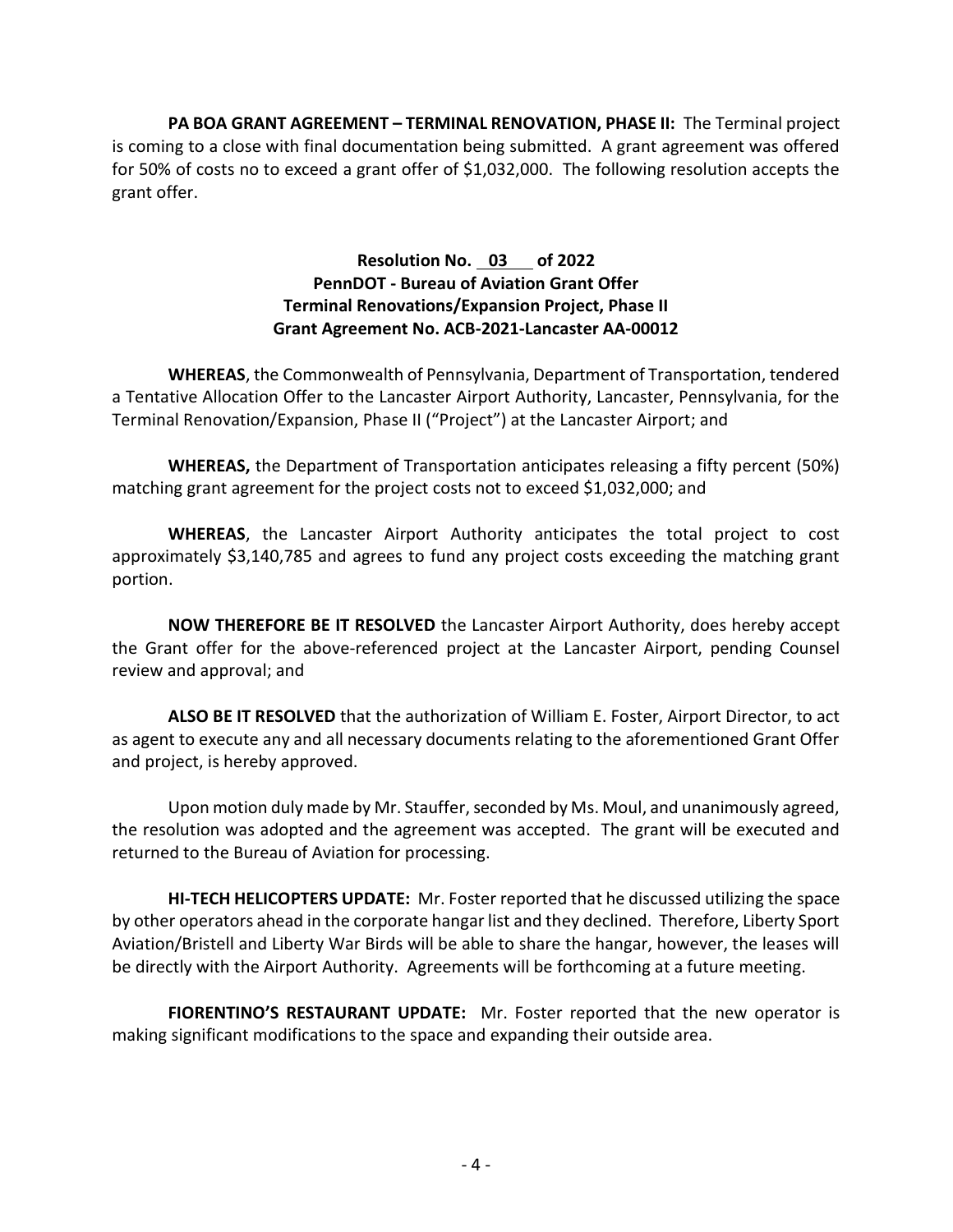HANGARS RFQ UPDATE: Mr. Foster reported that the Selection Committee reviewed the RFQ submissions and McFarland Johnson scored the highest. They are currently working on a proposal for the project and will be submitting it for consideration.

AIRLINE SERVICE UPDATE: Mr. Foster reported that Mead & Hunt completed their assessment of the local community travel patterns and air service propensity. After reviewing the reports, Mr. Foster highly recommended attending an air service conference where airlines will be attending. Mead & Hunt submitted a proposal to assist with preparing information based on the report findings for the top airlines. After some discussion, the Board agreed to move forward with this step to see if there would be any airline interest to expand services at Lancaster Airport. Mr. Foster desires to complement the current EAS service, not replace it. The potential service would be longer trips with much more capacity. The following resolution approves the meeting preparation assistance.

# Resolution No. 04 of 2022 Mead & Hunt Airline Meetings Consultant Agreement

WHEREAS, the Lancaster Airport Authority requested that Mead & Hunt research the potential market for airline service in Lancaster County; and

WHEREAS, Mead & Hunt has completed and presented final reports on the travel patterns and destinations for Lancaster County residents; and

WHEREAS, Mead & Hunt will prepare presentations necessary to meet with potential airlines regarding providing service at Lancaster Airport; and

WHEREAS, Mead & Hunt presented a proposal for approximately \$4,895 for the airline preparation materials.

NOW THEREFORE BE IT RESOLVED that Lancaster Airport Authority does hereby approve the Mead & Hunt proposal to provide airline meeting materials in the amount \$4,895 for the Lancaster Airport; and

ALSO BE IT RESOLVED that the authorization of William E. Foster, Airport Director, to act as agent to execute any and all necessary documents relating to the aforementioned proposal is hereby approved; and

ALSO BE IT RESOLVED a copy of the proposal is attached hereto and made a part of this Resolution.

Upon motion duly made by Mr. Stauffer, seconded by Ms. Lehman, unanimously approved by all, the resolution was adopted and the agreement was approved. Mr. Foster will work with Mead & Hunt to get the presentations ready for the airline meetings.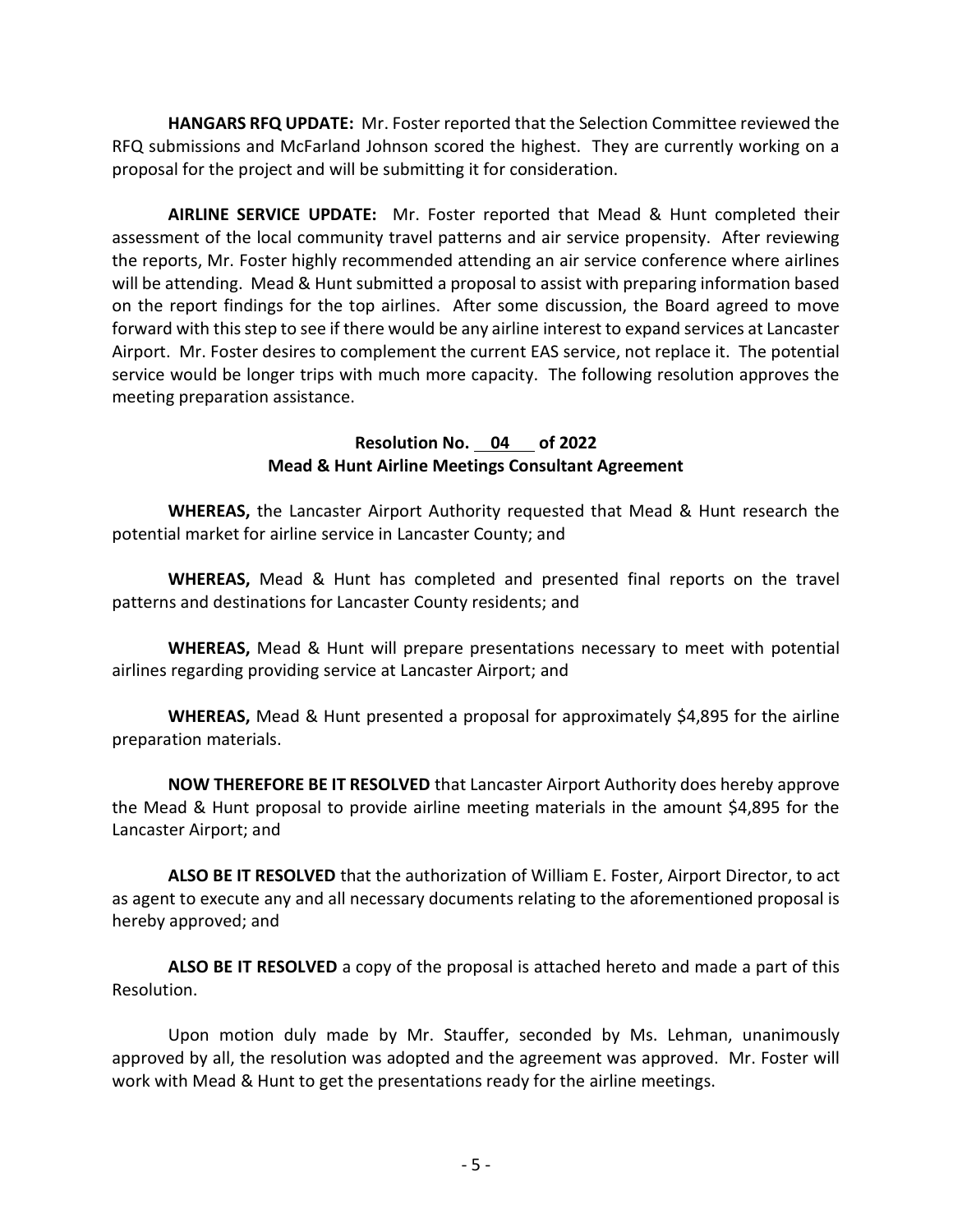### PROPERTY COMMMITTEE:

ALDI LEASE AGREEMENT UPDATE: Ms. Martin reported that ALDI is currently working through their internal approvals to ensure that the project will move forward. We are waiting to hear back on a status update.

EARL TOWNSHIP LEASE AGREEMENT UPDATE: Ms. Martin reported that Earl Township Partners are reviewing the agreement and will hopefully have an exhibit to include as part of the lease agreement. They anticipate having a signed copy back for Board consideration shortly.

MANHEIM TOWNSHIP BUS DEPOT UPDATE: Mr. Foster reported that the required breakers should be in stock and installed in the next few weeks. Ms. Martin reported that she is working with School District staff to finalized an Amendment Agreement confirming the initial rental rate and the commencement date. The final document should hopefully be available shortly.

# STAFF MANAGEMENT REPORTS:

AIRPORT DIRECTOR REPORT - Mr. Foster did not have any additional items to report.

FINANCE ADMINISTRATOR REPORT – Ms. Martin reported that aircraft activity started the year on a good note. About 50% of outstanding Receivables have been collected since February 28.

FACILITIES ADMINISTRATOR – Mr. Beiler was unable to attend the meeting.

MANAGER, ALLIANCE AVIATION - Ms. Forney reported that staff are in the process to recurrent training. The cost of fuel year-to-date is up about 23% for each type of fuel. Gallons sold is up 44% for Jet A with only 5% for 100 LL.

# PUBLIC COMMENT

 Mr. Cunningham asked if any attendees had any additional comments or questions. Several students came to the Board meeting to make a presentation. They participated in a FAA STEM project where they had to create a local airport in Minecraft, a building block computer program. The boys went through their Minecraft version of Lancaster Airport showing the runways and taxiways as well as buildings on the field. They were also tasked to be innovative so they created wind turbines as part of the Airport.

Mr. Knight of the Civil Air Patrol invited all Board and staff to a CAP fundraiser breakfast at the Lititz VFW on March 6. The Squadron will be in uniform and assist with the breakfast.